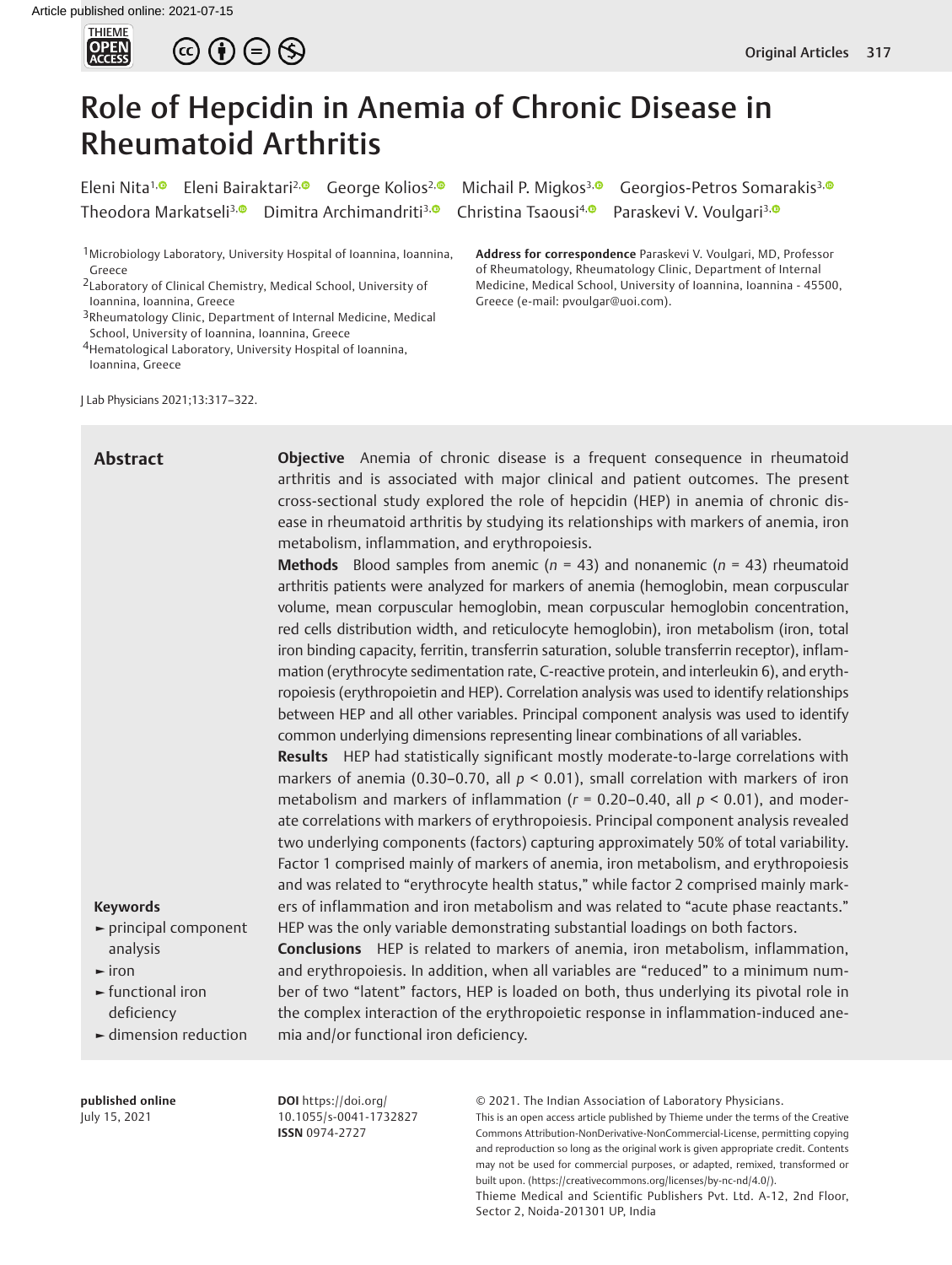## **Introduction**

Rheumatoid arthritis (RA) is a systemic autoimmune inflammatory disorder that affects multiple joints and is characterized by a number of extra-articular manifestations such as rheumatoid nodules, vasculitis, lung or heart disease, anemia of chronic disease (ACD), and peripheral neuropathy. In fact, ACD has been identified as a predictor of radiographic progression as well as an indicator of active clinical or subclinical inflammatory state.<sup>1,2</sup> In addition, anemia in RA may contribute to secondary manifestations such as fatigue, reduced mobility, cardiovascular conditions, and increased hospitalization.<sup>3,4</sup> Thus, in order to provide an index of the patient's level activity and progression, the DAS28 composite score has been proposed.<sup>5</sup> However, although hemoglobin levels are considered an index of system inflammation, they are not included in the disease activity scores (DAS), while more "traditional" markers of inflammation such as erythrocyte sedimentation rate (ESR) and C-reactive protein (CRP) are included.6,7 ACD in RA has a multifacet pathogenesis that implicates changes in iron metabolism, impairment of erythropoiesis, downregulation of response to erythropoietin (EPO), or most likely a combination of all the above.<sup>8</sup> Thus, an index of anemia implicated in iron metabolism, erythropoiesis, and inflammation could provide more global information regarding the complex interaction of homeostatic markers of erythropoiesis/iron metabolism and mediators of inflammation.9-13 In this regard, hepcidin (HEP) has received increased attention.9,14 In this complex interplay of anemia, inflammation, and iron metabolism, HEP (along with EPO) is considered a mediator of hematopoiesis, but its production is also influenced by markers of inflammation such as interleukin-6 (IL-6) and tumor necrosis factor alpha.15 Typically, HEP binds to cell membrane-localized ferroportin and initiates the internalization and degradation of ferroportin that results in rapid iron sequestration into specialized storage cells and iron retention in the duodenal epithelium.<sup>16</sup>

Thus, the aim of the present cross-sectional observational study was to assess the relationships of HEP with markers of anemia, iron metabolism, inflammation, and erythropoiesis.

# **Methods**

#### **Patients**

Forty-three consecutive unselected RA patients with ACD (age = 69.0 [interquartile range, IQR: 14] years, weight = 65.7 ± 10.9, height = 1.63 ± 0.07 m, and disease duration = 18.0 [IQR: 16]) and 43 age- and gender-matched RA patients (age = 69.0 [IQR: 14] years, weight = 74.3  $\pm$ 10.0, height = 1.62 ± 0.07 m, and disease duration = 18.0 [IQR: 15]) without anemia were studied. All patients fulfilled the American College of Rheumatology criteria for RA<sup>6</sup> and all patients were taking disease-modifying antirheumatic drugs (DMARD). Coexisting morbidities that were of higher prevalence in the anemic group were hypertension, diabetes, impaired thyroid function, extra-articular RA, and gastrointestinal symptoms, while there was no difference for chronic obstructive pulmonary disease and osteoporosis. Anemia

was defined as hemoglobin (Hb)  $\leq$  11.5 g/dL for women and ≤ 13.5 g/dL for men. Exclusion criteria included pregnancy or lactation, blood diseases (i.e., thalassemia and sickle cell anemia), active gastrointestinal bleeding or a history of gastrectomy, a history or presence of malignancy, chronic renal failure (serum creatinine  $\geq 1.6$  mg/dL), cirrhosis, alcoholism, coexistence of serious illness (i.e., heart or lung disease and chronic infection), blood transfusion, or treatment with iron, vitamin  $B_{12}$ , or EPO in the last months before entry in the study. In addition, patients were excluded in case of anemia associated with the use of DMARDs such as megaloblastic anemia associated with methotrexate or anemia by decreased erythrocyte production in bone marrow due to azathioprine. There was no difference between groups for corticosteroids, immunosuppressive, or biological inhibitors. Ethical approval for patient participation was obtained from the local University Hospital Review Board for experiments involving human subjects. Written informed consent was provided by all participants.

#### **Clinical and Laboratory Assessment**

Demographic characteristics, markers of anemia, iron metabolism and inflammation, as well as mediators of erythropoiesis were collected in all participants on their outpatient visit. In addition, all patients underwent a complete physical examination to evaluate articular and extraarticular manifestations of the disease. Blood samples were collected in the morning, after an overnight fast and serum was separated by centrifugation at 1500 g for 15 min. Markers of anemia (Hb, mean corpuscular volume [MCV], mean corpuscular hemoglobin [MCH], mean corpuscular hemoglobin concentration [MCHC], red cells distribution width [RDW], and reticulocytes hemoglobin [RETHb]) were measured with an automated hematology analyzer (Sysmex XE-500; Sysmex, Japan). For the markers of iron metabolism serum iron (IRON) and total iron binding capacity (TIBC) were determined with the Beckman AU 5800 analyzer (Beckman Coulter Inc., United States), while transferrin saturation (TFsat) was calculated as the ratio of IRON/TIBC17; ferritin (FER) and soluble transferrin receptor (sTFr) were measured with the Beckman DxI 800 analyzer (Beckman Coulter Inc.). Regarding markers of inflammation, ESR was measured with the Alifax Test 1 analyzer (Alifax SrL, Italy), CRP was measured with the Beckman Coulter Immage 800 analyzer (Beckman Coulter Inc.), and IL-6 was measured with the Siemens Immulite 2000 analyzer (Siemens Healthcare Diagnostics Inc., Germany). Finally, regarding the mediators of erythropoiesis, EPO was measured with the Beckman DxI 800 analyzer (Beckman Coulter Inc.) and HEP levels were determined with the DRG Hepcidin 25 HS ELISA immunoassay (DRG Instruments GmbH, Germany). DAS were derived on all patients using a four-variable, composite DAS28, based on 28 joint evaluations and the ESR.

### **Statistical Analyses**

Correlations between HEP and markers of anemia, iron metabolism, inflammation, and erythropoiesis were assessed by Spearman's rank correlation coefficient (± 95% confidence interval). The magnitude of correlations was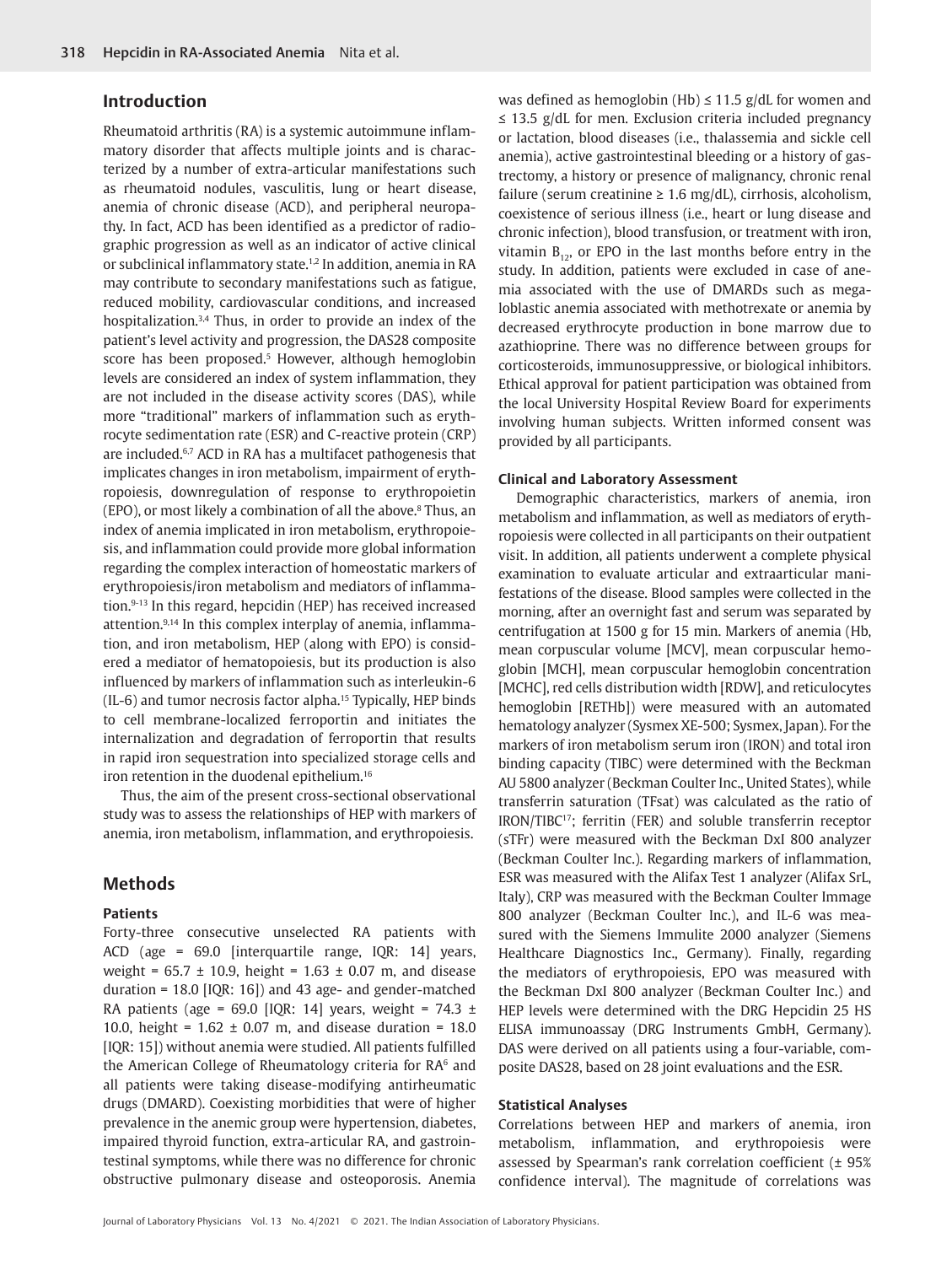assessed according to Cohen's criteria: trivial (< 0.1), small (0.11–0.3), moderate (0.31–0.5), large (0.51–0.70), very large  $(0.71-0.90)$ , and almost perfect  $(>0.90)$ .<sup>18</sup> The level of significance was set at the 0.05 level.

In addition, we performed data reduction between the measured parameters using principal component analysis (PCA) with either orthogonal (varimax) or oblique (direct oblimin) rotation on the above 17 variables.19 PCA is an exploratory mathematical procedure that tries to explain the maximum amount of total variance in a correlation matrix by transforming the original variables into linear components in a multidimensional space with a common eigenvector, thereby reducing the data complexity by a common extent of cumulative variability.19 Thus, sets of variables are "reduced" in to a short list of factors (i.e., components) each one representing "latent" variable. The strength of the association between each of the original variables and the newly derived factor(s) is quantified by using loadings (ranging from –1 to 1, similar to correlation coefficients). Loadings of parameters > 0.4 are considered to be relevant for the respective dimension; that is, a variable with a loading < 0.4 does not associate appreciably with the respective factor.19 Based on the similarities between the variables that load the most on a factor, a "theme" can be ascribed to that particular factor representing a common underlying dimension associated with the respective combination of variables.19 The PCA method does not include a formal testing for significance; in addition given the sample size of our study, we elected to limit our analysis to the extraction of 2 factors.<sup>20</sup>

All statistical analyses were performed with IBM SPSS Statistics v.23 (Armonk, New York, United States).

#### **Results**

HEP had statistically significant mostly moderate negative relationships with markers of anemia with the exception of RDW that was positive (**►Table 1**). In addition, HEP correlated negatively with all markers of iron metabolism with the exception of a positive correlation with sTFr (**►Table 1**). Finally, HEP had small-to-moderate positive correlations with all markers of inflammation and erythropoiesis (**►Table 1**).

All markers of anemia loaded significantly on factor 1 of the PCA. All markers of inflammation loaded on factor 2 (**►Table 1**). Some markers of iron metabolism loaded significantly on factor 1 (IRON, TFsat, sTFr), while the rest (TIBC, FER) loaded significantly on factor 2 (**►Table 1**). All markers of erythropoiesis (HEP, EPO) loaded on factor 1; HEP had also a significant loading on factor 2 (**►Table 1**). **►Fig. 1** represents the loadings of every single variable on both factors in rotated space as well as the unique combination of markers of anemia, iron metabolism, inflammation, and erythropoiesis that "reduces" to the corresponding factors. HEP is the only variable that contributes to both factors.

## **Discussion**

The present cross-sectional observational study aimed to clarify relationships between HEP and a comprehensive set of variables covering markers of anemia, iron metabolism, inflammation, and erythropoiesis. Our results revealed that in a group of anemic and nonanemic RA patients, HEP is correlated (to varying magnitudes) to markers anemia, iron metabolism, inflammation, and erythropoiesis (**►Table 1**). This is in accordance with previous studies

**Table 1** Spearman correlation coefficients (90% CI) between HEP and the markers of anemia, iron metabolism, inflammation, and erythropoiesis

|            | Markers of anemia                  |                |                             |              |                                                  |                             |                              |                           |  |                              |
|------------|------------------------------------|----------------|-----------------------------|--------------|--------------------------------------------------|-----------------------------|------------------------------|---------------------------|--|------------------------------|
|            | Hb                                 | <b>MCV</b>     |                             | <b>MCH</b>   |                                                  | <b>MCHC</b>                 |                              | <b>RETH<sub>b</sub></b>   |  | <b>RDW</b>                   |
| <b>HEP</b> | 0.73(0.65; 0.78)<br>very large     | 0.45)<br>small | 0.27(0.06;<br>moderate      |              | 0.35(0.15; 0.53)<br>0.31(0.13; 0.47)<br>moderate |                             | 0.29(0.10;<br>0.45)<br>small |                           |  | 0.31(0.10; 0.48)<br>moderate |
|            | <b>Markers of iron metabolism</b>  |                |                             |              |                                                  |                             |                              |                           |  |                              |
|            | <b>IRON</b>                        |                | <b>TIBC</b>                 |              | <b>FER</b>                                       |                             | <b>TFsat</b>                 |                           |  | sTFr                         |
| <b>HEP</b> | 0.27(0.07; 0.49)<br>small          |                | 0.20(0.03; 0.43)<br>small   |              | 0.05(0.17; 0.27)<br>trivial                      |                             | 0.22(0.01; 0.43)<br>small    |                           |  | 0.41(0.22; 0.58)<br>moderate |
|            | <b>Markers of inflammation</b>     |                |                             |              |                                                  |                             |                              |                           |  |                              |
|            | <b>CRP</b><br>$IL-6$<br><b>ESR</b> |                |                             | <b>DAS28</b> |                                                  |                             |                              |                           |  |                              |
| <b>HEP</b> | 0.15(0.10; 0.38)<br>Small          |                | 0.10(0.15; 0.35)<br>unclear |              |                                                  | 0.13(0.11; 0.35)<br>unclear |                              | 0.24(0.04; 0.48)<br>small |  |                              |
|            | <b>Markers of erythropoiesis</b>   |                |                             |              |                                                  |                             |                              |                           |  |                              |
|            | <b>EPO</b>                         |                |                             |              |                                                  |                             |                              |                           |  |                              |
| <b>HEP</b> | 0.41(0.24; 0.56)<br>moderate       |                |                             |              |                                                  |                             |                              |                           |  |                              |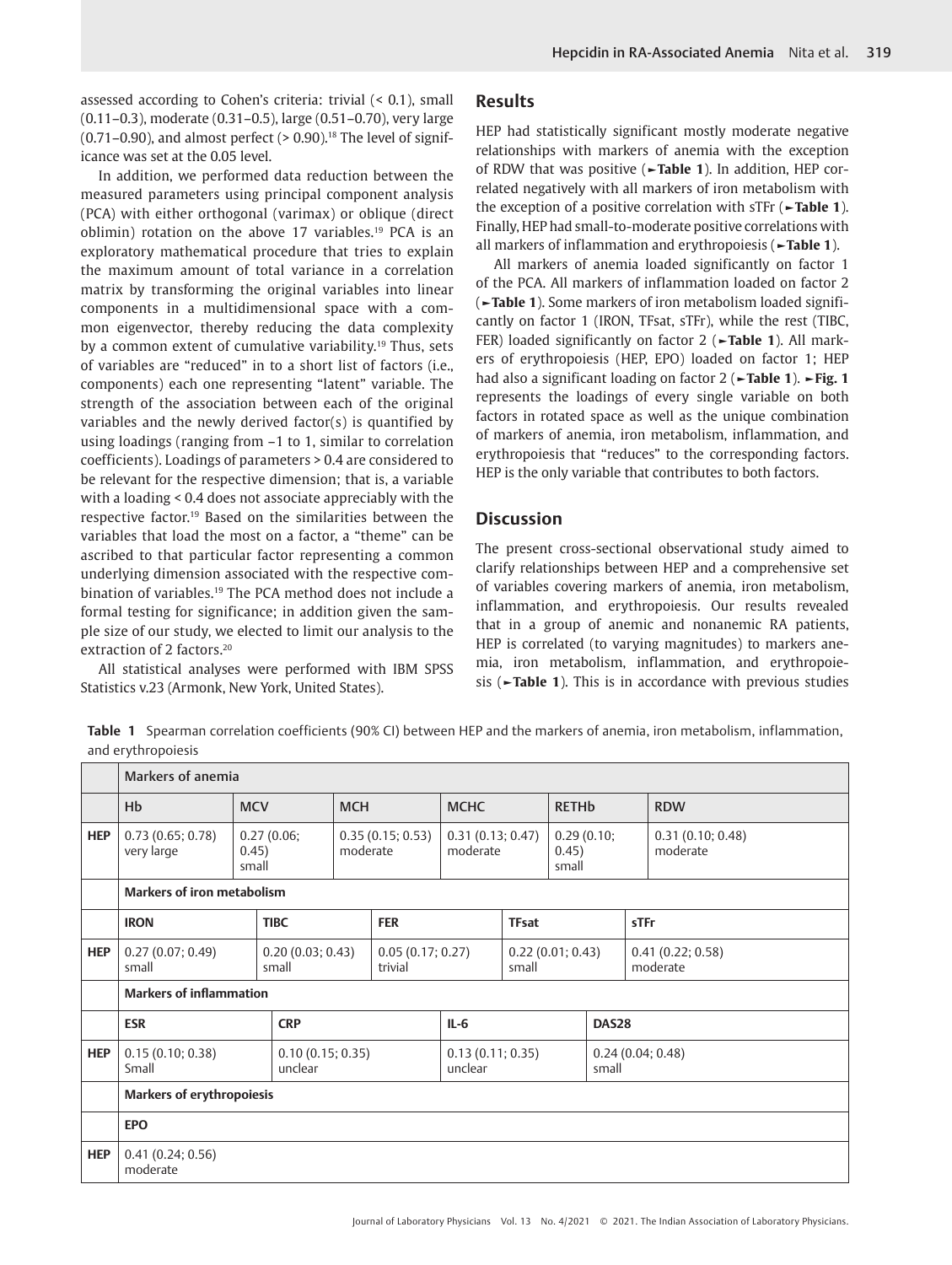

**Fig. 1** Component plot of the extracted factors in rotated space. CRP, C-reactive protein; DAS28, disease activity score 28; EPO, erythropoietin; ESR, erythrocyte sedimentation rate; FER, ferritin; Hb, hemoglobin; HEP, hepcidin; IL-6, interleukin 6; IRON, iron metabolism serum iron; MCH, mean corpuscular hemoglobin; MCV, mean corpuscular volume; MCHC, mean corpuscular hemoglobin concentration; RDW, red cells distribution width; RETHb, reticulocytes hemoglobin; TIBC, total iron binding capacity; sTFr, soluble transferrin receptor; TFsat, transferrin saturation.

demonstrating similar associations between HEP and anemia markers<sup>21-25</sup> or iron metabolism<sup>25-29</sup> however, others have reported no correlation.23,30-32

In order to better understand the dynamics of this complex correlation matrix, we performed data reduction using PCA where linear combinations of the original variables were "reduced" to single factors.19 Our PCA analysis revealed that regarding the factor 1, explaining approximately 1/3 of total variance, variables that had significant loadings were all markers of anemia, markers of iron metabolism (IRON, TFsat, and sTFr), and erythropoiesis (EPO and HEP). Anemic state in chronic disease is influenced by the complex interaction between inflammation, erythropoiesis, and iron metabolism15,33-35 however, it is not clear to what extend anemia is merely a marker of disease severity and progression or a causative factor that specifically impacts on the underlying inflammatory process by the progression of joint destruction.15,34 Inflammation-induced cytokines activate HEP production (IL-6) and increased levels of HEP induce a state of "functional iron deficiency"<sup>33</sup> however as the disease progresses low, IRON levels may actually exert inhibitory effects on HEP production.<sup>15</sup> On the other end of the spectrum low IRON availability further activates erythropoiesis, while EPO may act regulatory effects on HEP.15 This loop of inflammation-induced erythropoiesis-iron availability-anemia is depicted in factor 1 of our PCA analysis.

We propose that the longitudinal monitoring of these markers may be useful in patient evaluation as the disease progresses through time. For example, MCH and MCHC directly measure Hb content per red blood cell (RBC) and RETHb provides direct information regarding the iron supply to red-cell precursors.<sup>36</sup> In addition, it has been demonstrated that, at least in the early stages of RA, the upregulation of IL-6 suppresses the maturation of erythrocytes in bone marrow, which leads to the immature erythrocytes entering the circulation, resulting in the changes of RDW level.37,38 Furthermore, it has been proposed that RDW can be influenced not only by anemia but also from inflammation.39 Similarly, sTFr has been proposed as a marker reflecting iron status, namely to identify functional iron deficiency in RA.40 HEP had the lowest loading on factor 1, which is not unexpected given the cascade of events that span from the level of stimulation of these markers to the level of "disturbed" iron status at the single RBC.15 Therefore, the combination of the above variables is considered to measure different aspects of some common underlying dimension just as suggested by our PCA.19 Given that most variables that had significant loading on factor 1 are associated with the individual erythrocyte level (MCH, MCHC, RETHb, sTFr), it can be concluded that factor 1 represents a global index of "RBC health status."

Our PCA analysis further demonstrated the existence of second (independent) factor explaining approximately 16% of total variance. Variables having substantial loadings were markers of inflammation (CRP and ESR), clinical activity (DAS28), another subset of iron metabolism (TIBC and FER), and finally HEP. Given that TIBC actually reflects transferrin levels, 41,42 both TIBC and FER are also considered acute phase protein along with CRP.<sup>43,44</sup> In fact TIBC as a surrogate of transferrin had a strong negative loading on factor 2, while FER and CRP had a positive loading that demonstrates their role as "negative" and "positive" acute phase protein, respectively.45 Albeit weak, HEP did have a meaningful loading on factor 2 also that may underscore its function in inflammation $14$ and also justify the small correlations between HEP and inflammation markers (**►Table 1**). In this regard, our results are in agreement with previous studies demonstrating that HEP represents the link between the "crossroad" of anemia and inflammation,<sup>23,25,35,46,47</sup> although not clinical disease activity<sup>28,48</sup> however, given that neither ESR nor CRP is included in the composite activity analysis, $\overline{a}$  it is not surprising that DAS28 had also substantial loading on factor 2. Thus, it can be concluded that factor 2 represents a global index of "acute phase reactants."

The pattern that emerged from our analysis is that the majority of variables (MCH, sTFr, MCHC, RETHb, RDW, Hb, EPO, MCV, TFsat, IRON) loaded highly on "RBC health status" and considerably less on "acute phase reactants," while the opposite was true for the remaining set of variables (CRP, ESR, DAS28, TIBC, FER) (**►Table 2**). The exception was HEP that presented similar loadings on both factors. On one hand from a physiological/clinical perspective, this may represent the pivotal role of HEP in the interaction between anemia and inflammation outlined above.<sup>14,23,35,47</sup> On the other hand from a "statistical" perspective, if a variable has similar-sized loadings across two or more factors this could be due to the factors representing similar constructs (that is being correlated) or that is not a good index distinguishing those constructs.19 Given that the two rotations produced similar solutions, "RBC health status" and "acute phase reactants" are likely independent dimensions; this is further supported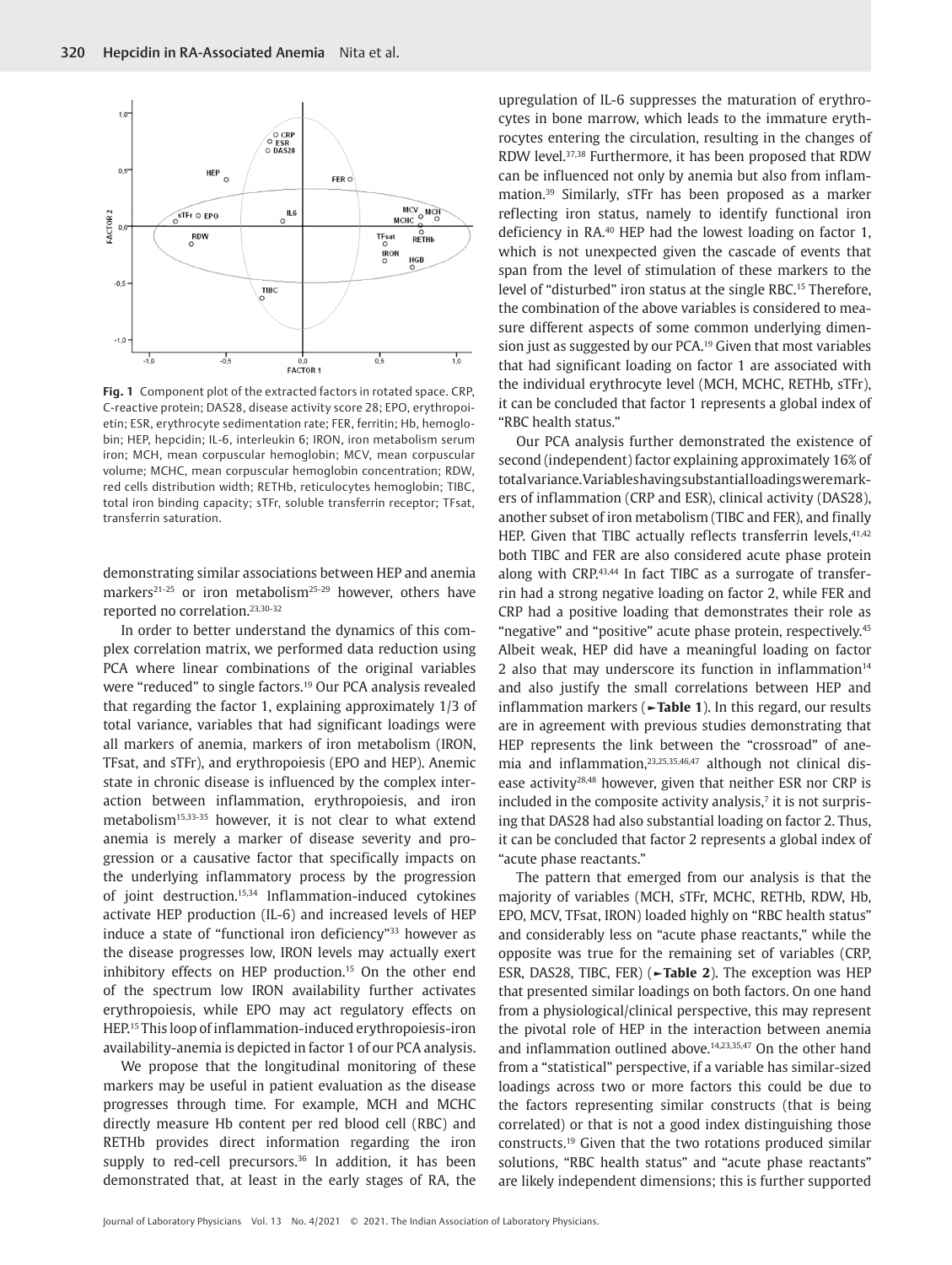|              | Component    |                |  |  |  |  |  |
|--------------|--------------|----------------|--|--|--|--|--|
| Variable     | $\mathbf{1}$ | $\overline{2}$ |  |  |  |  |  |
| <b>MCH</b>   | 0.845        |                |  |  |  |  |  |
| sTFr         | 0.825        |                |  |  |  |  |  |
| <b>MCHC</b>  | 0.764        |                |  |  |  |  |  |
| <b>RETHb</b> | 0.750        |                |  |  |  |  |  |
| <b>RDW</b>   | 0.726        |                |  |  |  |  |  |
| Hb           | 0.715        |                |  |  |  |  |  |
| <b>EPO</b>   | 0.690        |                |  |  |  |  |  |
| <b>MCV</b>   | 0.606        |                |  |  |  |  |  |
| TFsat        | 0.556        |                |  |  |  |  |  |
| <b>IRON</b>  | 0.549        |                |  |  |  |  |  |
| Hepcidin     | 0.504        | 0.410          |  |  |  |  |  |
| $IL-6$       |              |                |  |  |  |  |  |
| <b>CRP</b>   |              | 0.809          |  |  |  |  |  |
| <b>ESR</b>   |              | 0.751          |  |  |  |  |  |
| DAS          |              | 0.674          |  |  |  |  |  |
| <b>TIBC</b>  |              | 0.642          |  |  |  |  |  |
| <b>FER</b>   |              | 0.426          |  |  |  |  |  |

**Table 2** Loading of each variable on the extracted factors

Abbreviations: CRP, C-reactive protein; DAS, disease activity score; EPO, erythropoietin; ESR, erythrocyte sedimentation rate; FER, ferritin; Hb, hemoglobin; IL-6, interleukin 6; IRON, iron metabolism serum iron; MCH, mean corpuscular hemoglobin; MCV, mean corpuscular volume; MCHC, mean corpuscular hemoglobin concentration; RDW, red cells distribution width; RETHb, reticulocytes hemoglobin; TIBC, total iron binding capacity; sTFr, soluble transferrin receptor; TFsat, transferrin saturation.

by the fact that no other variable exhibited substantial loadings (> 0.4) on both factors. Thus, the possibility remains that HEP cannot distinguish well either "RBC health status" or "acute phase reactants." However, given that both loadings of HEP were above the cutoff value of 0.4, it provides some evidence in favor of its diagnostic potential.<sup>14,49</sup> Thus, it can be concluded that HEP can be viewed as an index of "RBC health status" in the presence of inflammation.<sup>50</sup>

The present findings should be interpreted in view of potential limitations. The cross-sectional design limits any causal inferences and is inherent in all observational studies. In addition, PCA is used as an exploratory technique and the corresponding loadings do not provide biological associations. Furthermore, PCA analysis limits conclusions to the sample collected and generalization of results requires cross-validation of the factor structure in a different sample. In this regard, PCA was used to generate future hypotheses, mainly regarding the diagnostic potential of HEP in a complex state of various degrees of inflammation, anemia, and iron availability.

In conclusion, we demonstrated that HEP shows significant relationships with markers of anemia, iron metabolism, inflammation, and erythropoiesis in a population of anemic and nonanemic RA patients. Furthermore, reducing the combination of these markers onto two "latent" factors describing "RBC health status" and "acute phase reactants," HEP demonstrated significant loading on both factors. However, despite the pivotal role of HEP in these relationships approximately half of total data variability remained unexplained. Larger studies are needed to identify more "latent" variables than can potentially explain more variability and/or ascribe more physiological roles on HEP.

Abbreviations: CI, confidence interval; CRP, C-reactive protein; DAS28, disease activity score 28; EPO, erythropoietin; ESR, erythrocyte sedimentation rate; FER, ferritin; Hb, hemoglobin; HEP, hepcidin; IL-6, interleukin 6; IRON, iron metabolism serum iron; MCH, mean corpuscular hemoglobin; MCV, mean corpuscular volume; MCHC, mean corpuscular hemoglobin concentration; RDW, red cells distribution width; RETHb, reticulocytes hemoglobin; TIBC, total iron binding capacity; sTFr, soluble transferrin receptor; TFsat, transferrin saturation.

#### **Conflict of Interest**

None.

#### **Acknowledgements**

Thanks to Mrs. Genny Spyrou for preparing the samples.

#### **References**

- 1 van Steenbergen HW, van Nies JA, van der Helm-van Mil AH. Anaemia to predict radiographic progression in rheumatoid arthritis. Ann Rheum Dis 2013;72(7):e16
- 2 Möller B, Scherer A, Förger F, Villiger PM, Finckh A; Swiss Clinical Quality Management Program for Rheumatic Diseases. Anaemia may add information to standardised disease activity assessment to predict radiographic damage in rheumatoid arthritis: a prospective cohort study. Ann Rheum Dis 2014;73(4):691–696
- 3 Nikolaus S, Bode C, Taal E, van de Laar MA. Fatigue and factors related to fatigue in rheumatoid arthritis: a systematic review. Arthritis Care Res (Hoboken 2013;65(7):1128–1146
- 4 Zlateva G, Diazaraque R, Viala-Danten M, Niculescu L. Burden of anemia in patients with osteoarthritis and rheumatoid arthritis in French secondary care. BMC Geriatr 2010;10:59
- 5 Prevoo ML, van 't Hof MA, Kuper HH, van Leeuwen MA, van de Putte LB, van Riel PLCM. Modified disease activity scores that include twenty-eight-joint counts. Development and validation in a prospective longitudinal study of patients with rheumatoid arthritis. Arthritis Rheum 1995;38(1):44–48
- 6 Smolen JS, Aletaha D. The assessment of disease activity in rheumatoid arthritis. Clin Exp Rheumatol 2010;28(3(Suppl 59): S18–S27
- 7 Smolen JS, Aletaha D. Scores for all seasons: SDAI and CDAI. Clin Exp Rheumatol 2014;32(5, Suppl 85):S-75–S-79
- 8 Weiss G, Goodnough LT. Anemia of chronic disease. N Engl J Med 2005;352(10):1011–1023
- 9 Nemeth E, Valore EV, Territo M, Schiller G, Lichtenstein A, Ganz T. Hepcidin, a putative mediator of anemia of inflammation, is a type II acute-phase protein. Blood 2003;101(7):2461–2463
- 10 Nemeth E, Ganz T. Regulation of iron metabolism by hepcidin. Annu Rev Nutr 2006;26:323–342
- 11 Donovan A, Roy CN, Andrews NC. The ins and outs of iron homeostasis. Physiology (Bethesda) 2006;21:115–123